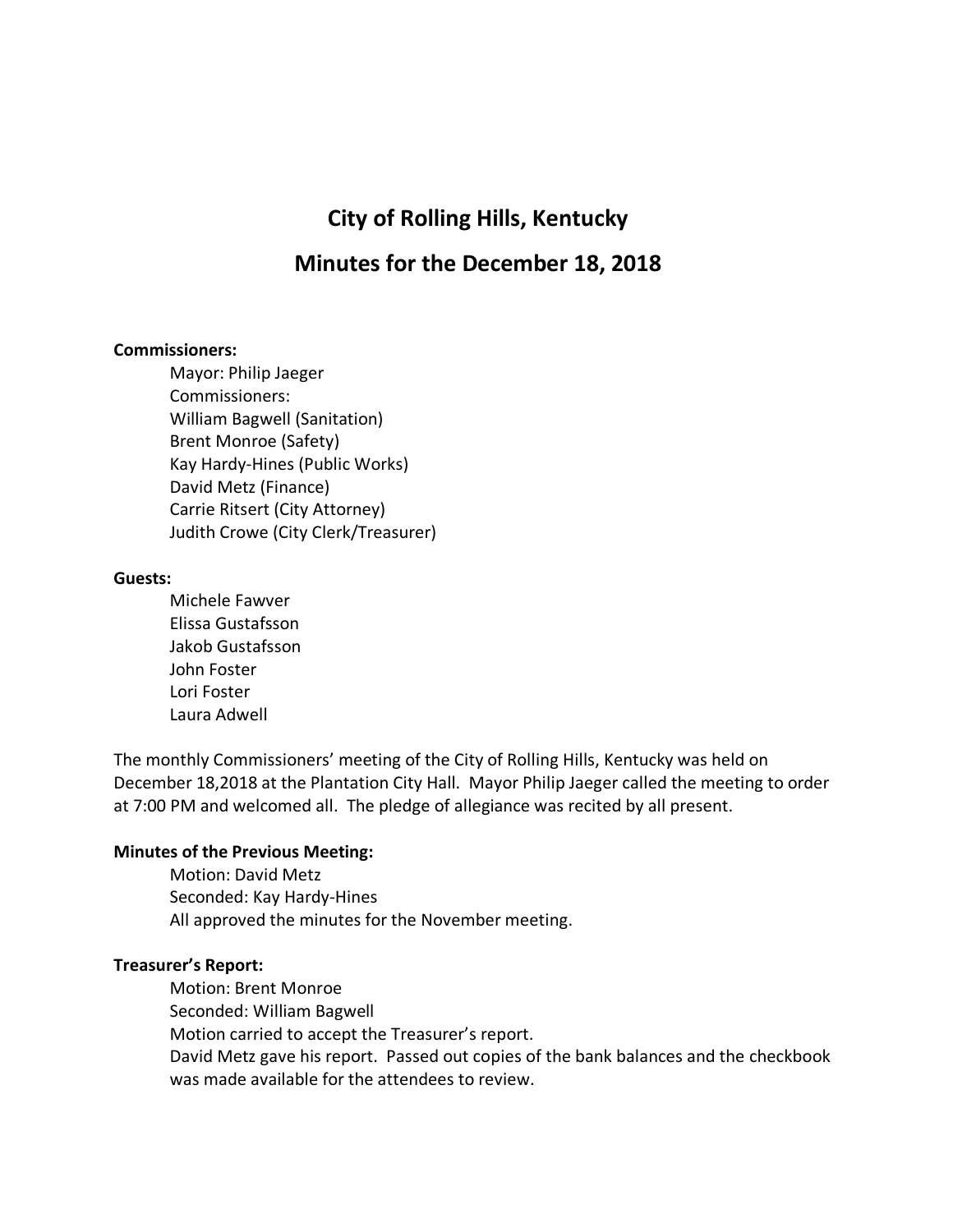## **Municipal Orders:**

Motion: Brent Monroe

Seconded: Kay Hardy-Hines

Motion carried to accept the Municipal Orders.

Carrie RItsert stated that the number on the Municipal orders needs to reflect the month and year that the report is for. This will start and the beginning of the year, starting with January 2019.

## **Public Forum:**

The street sign at Walhampton and Langdon still needs to be replaced. There is one for the Walhampton Court but not for the street. Eagle signs needs to be contacted again to see if they can put up another sign.

There is a tree at the corner of Langdon and Tangley that has lost limbs that are laying on the sidewalk and yard.

A mail box is down on Walhampton Court.

George Stewart stated that he has contacted the people at the both the Tangley and Walhampton houses to fix these problems.

George also stated that the house at 9315 Tiverton Way that was damaged by the storm the owner, which is a rental company, that they will soon be working on the property. Ollies had 12 bales of cardboard that it has been taken care of.

The house at Walhampton and Tiverton that is vacant needs to a citation issued to the owner.

The pine tree on Habersham has been removed.

Truck parking on the side of Ollies. The city should check with Ollies' and see if they allow trucks to park overnight and days. There has been as many as three there at one time.

The speed bump sign on Aylesbury needs to be repaired as it was hit by the car that was parked near it when someone hit the parked car.

## **Attorney:**

Carrie Ritsert swore in the Mayor and Commissioners for the new year. They will take over their positions the first of January, 2019.

Elissa Gustafsson – Mayor

Michele Bagwell Fawver – Sanitation

David M Metz – Finance

Brent Monroe - Safety

There was discussion about the driveway of Peggy Stevens that was damaged by the company who did the sealing. The city tried to pressure wash it off, and it did not come off. She is not happy with the results, and is thinking about taking further action. The city would like to know what our next steps should be.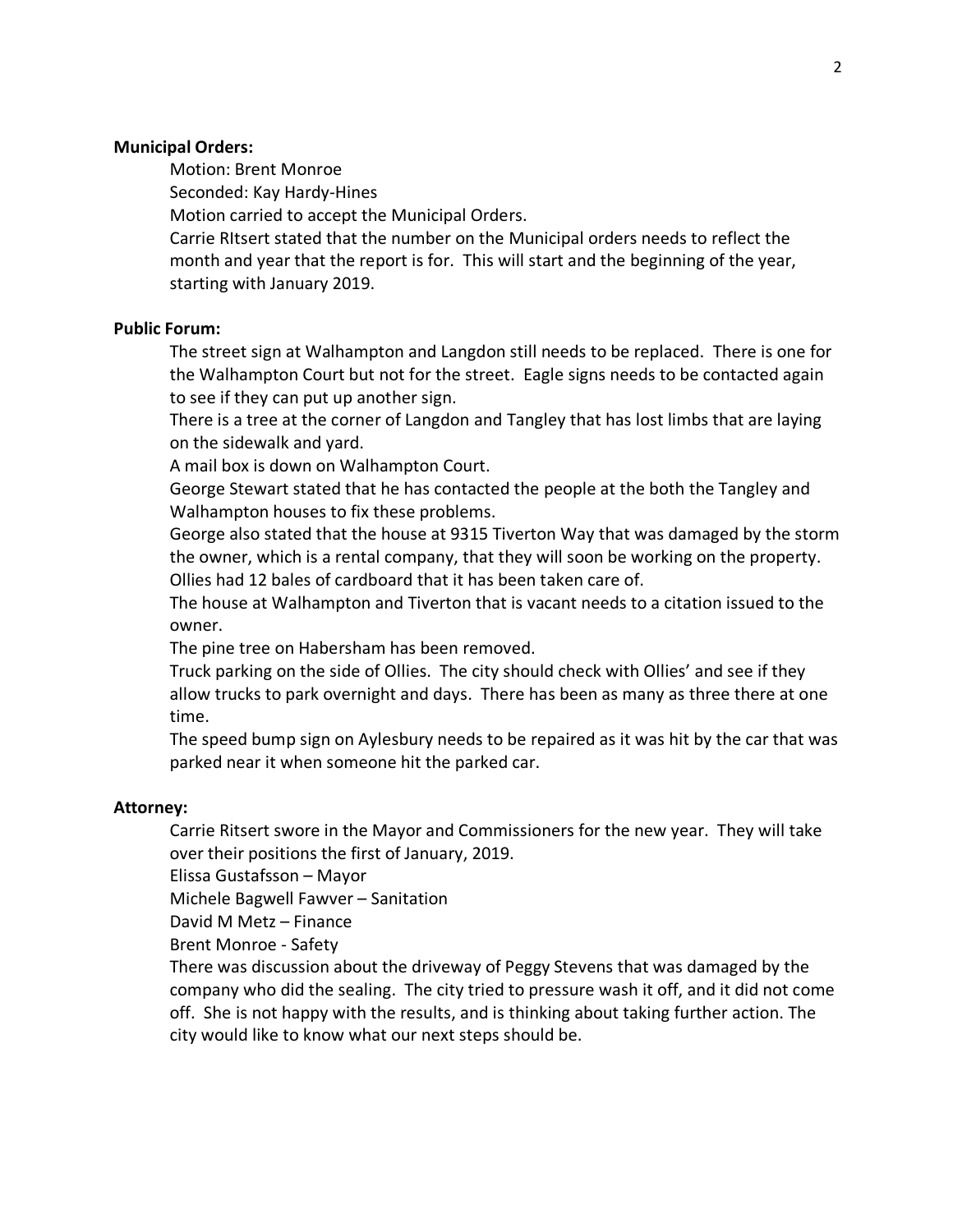#### **Safety:**

Brent Monroe gave his report and passed out copies to all the commissioners of what has happened in the city. George followed up with some of the problems. Brent attended a city block watch at Meadowvale and stated they are interested in including us in the project.

#### **Sanitation:**

William Bagwell gave his report. Bill reported that there were no misses for the month.

#### **Public Works:**

Kay Hardy-Hines gave her report. Public Works report018

The hump sign of Walhampton was FINALLY moved. After called Lewellyn (who installed the sign) numerous times for two months to move it. I called Tim at Safety Co. it was moved two days after I called him. The residents on Walhampton were pleased. Bill for \$100.00 should be coming in.

Louisville Sealcoat was in the city for three weeks filling up cracks and taking care of additional potholes in the city. Three potholes were taken care of on Habersham. They did an excellent job and were great to work with.

I contacted Lawn Pro to clean up the ground cover, debris and downed tree limbs on the strip in back of the Rolling Hills Plaza. Again, I had asked Smitty at Al's Lawn Service to do this many times and it wasn't taken care of.

Lawn Pro has submitted an estimate for the Spring/Summer Lawn Services. Would like this commission to consider and OK on the estimate to continue the snow and ice contract with the lawn contract. I would like to be able to pass on a good quality company to take good care of our city and do both services for our new commission. Lawn Pro Mike Mason 266-9525 ext.229.

Bollards at the back of the Rolling Hills Plaza.

Got costs from two companies that do bollards:

1. Safety Co (Tim Williams 772-2511) 6 in bollards (what are up there at the present in areas in back of the plazahave seen some truck damage) 6 inch bollards painted yellow with rounded tops. 2 feet below the ground and 4 feet above ground. Includes excavating 16" holes in the concrete parking lot area near Aylesbury to put the bollards in. Costs for each bollard \$650.00. Twenty 6 inch bollards - \$13,000.